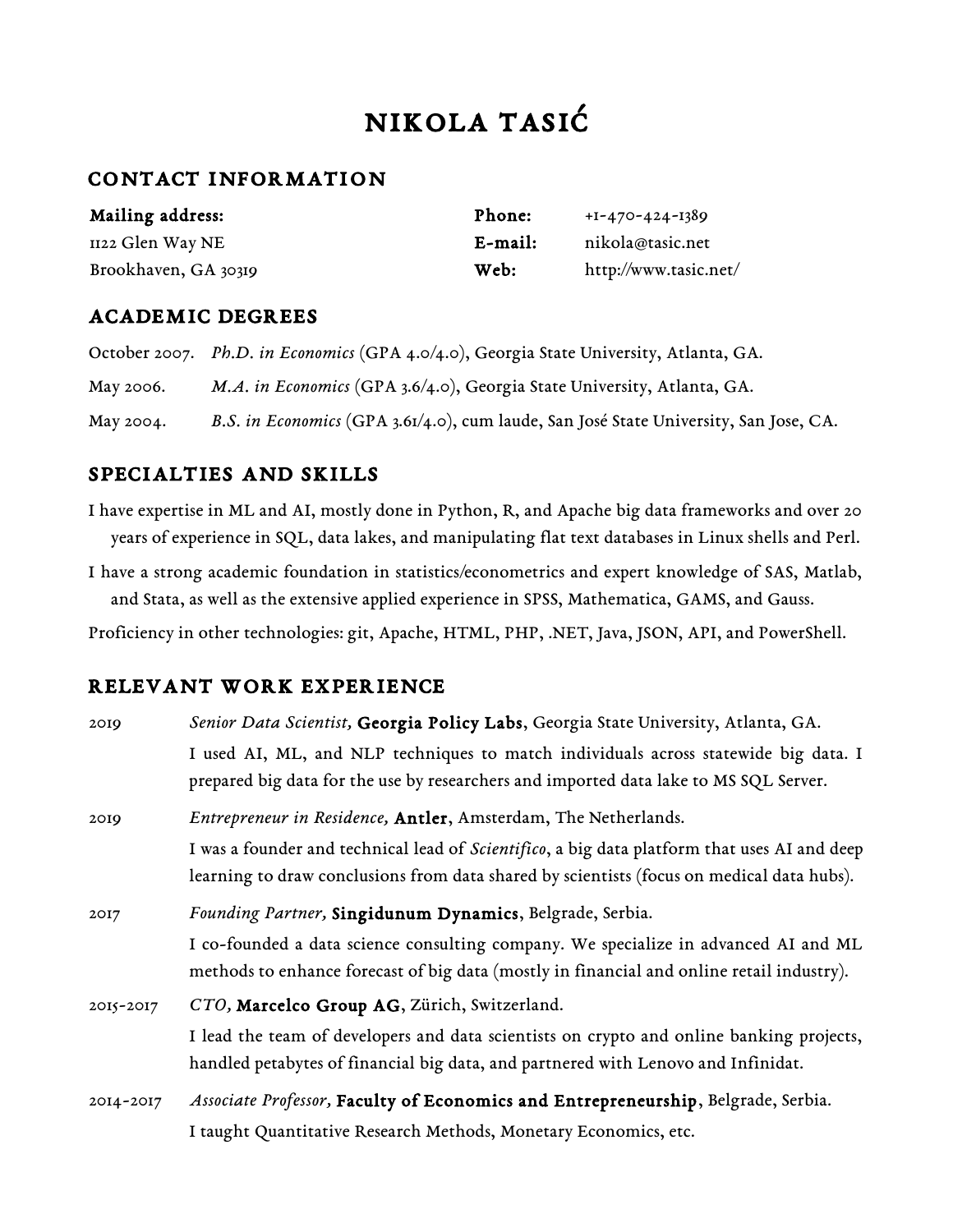| 2013-2017 | Senior Research Associate, the Governance Monitoring Association, Sofia, Bulgaria.        |
|-----------|-------------------------------------------------------------------------------------------|
|           | I collected and cleaned financial big data that were used to measure the soundness of the |
|           | financial system. I tested for the impact of financial sector on economic growth.         |
| 2014-2015 | Senior Advisor to the Governor, National Bank of Serbia, Belgrade, Serbia.                |
|           | I updated and automated ML models of economic forecast and based on them I produced       |
|           | quantitative research on the financial sector and international lending.                  |
| 2008-2013 | Head of Macroeconomic Modeling and Forecast, ekonomija.org, Belgrade, Serbia.             |
|           | I developed macroeconomic and sector-specific forecasts.                                  |
| 20II-20I2 | Consultant to Chief Economist, Banca Intesa, Belgrade, Serbia.                            |
|           | I helped forecast macroeconomic and bank outcomes and stress test of banking big data.    |
| 2008-2011 | Visiting Professor at the Faculty of International Economics, Belgrade, Serbia.           |
|           | I successfully introduced Introductory Econometrics to the curriculum.                    |
| 2008-2011 | Assistant Professor at the Faculty of State Administration, Belgrade, Serbia.             |
|           | I taught International Financial Institutions, Monetary Economics, and Public Finance.    |
| 2008      | Senior Economist at the National Bank of Serbia, Belgrade, Serbia.                        |
|           | I did quantitative research on inflation, stability, and economic growth.                 |
| 2007      | Research Associate at the Fiscal Research Center, Atlanta, Georgia, USA.                  |
|           | I helped advise governments by: forecasting population using public big data, modeling    |
|           | the local economy in general equilibrium setting, and with research on taxation sources.  |
| 2004-2006 | Teaching Assistant at the Georgia State University, Atlanta, Georgia, USA.                |
|           | I assisted economics professors in research and taught Financial Econometrics (Ph.D.)     |
| 2004      | Teaching Assistant at San José State University, San Jose, California, USA.               |
|           | I tutored undergraduate colleagues at the Economics Lab.                                  |
| 2004      | Assistant at the Processed Food Institute, San Jose, California, USA.                     |
|           | I assisted in organizing and preparing statewide data sets.                               |
| 2003      | Assistant at the California Agriculture Team, San Jose, California, USA.                  |
|           | I assisted in collecting data sets and developed an online platform.                      |

#### Selected Working Papers

"Fear of Commitment: Weak Institutions, Volatile Economy, and the Prevalence of Short-Term International Capital" (with Vladimir Ristanović), under review at *Eastern European Economics*. "Pass-Through of the Exchange Rate to Inflation in the Very Long-Run: 1883-2018," work in progress.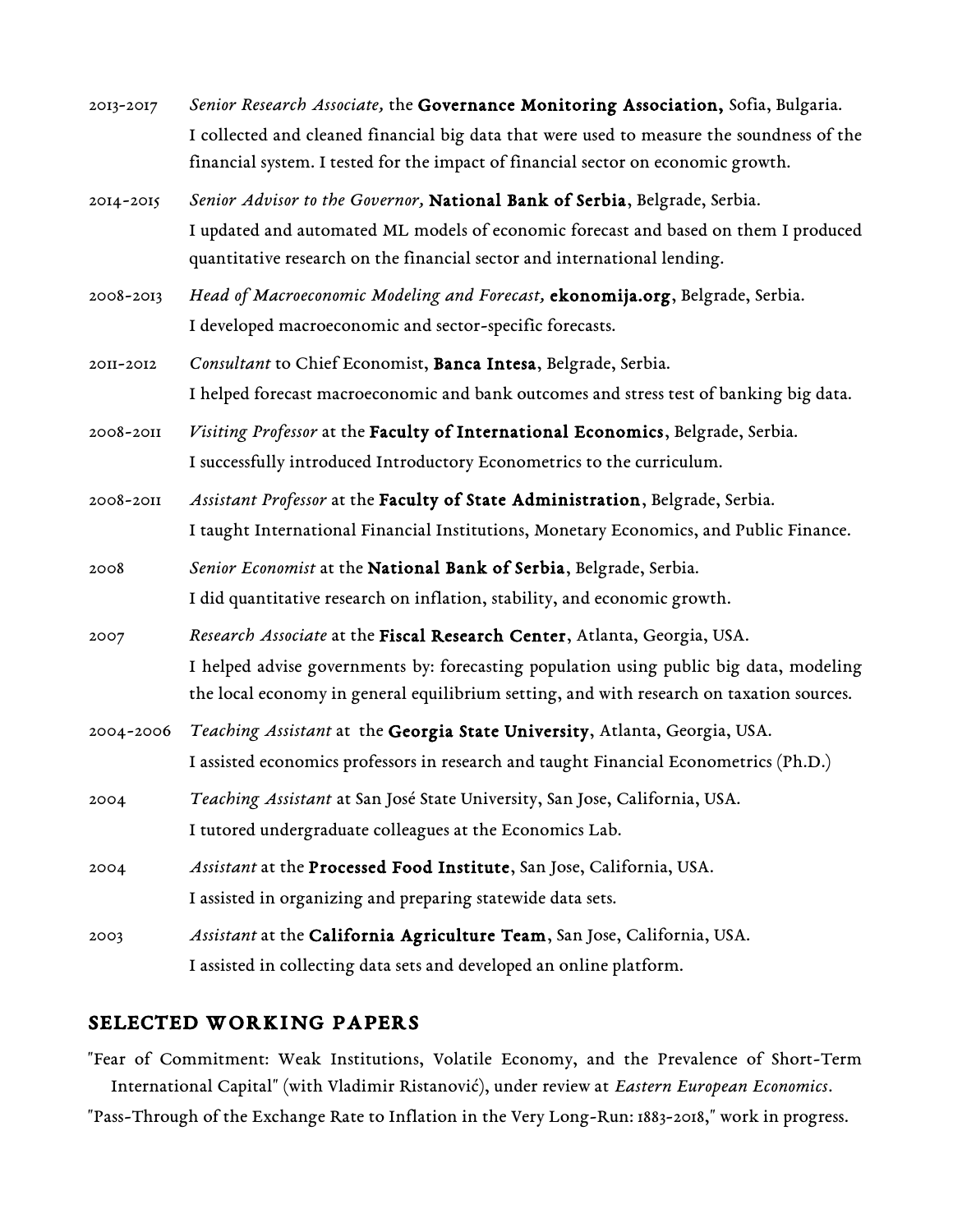"Determinants of Cross-Border Bank Lending," work in progress.

- "Interest Rate Transmission in Serbia" (with Milan Aleksić), latest revision September 2017.
- "Determinants of the Exchange Rate in a Small Open Economy under Different Exchange Rate Regimes: Serbian Dinar during Previous Three Decades," latest revision September 2015.
- "Domestic Banks, International Banks, and Growth: Panel Evidence from 172 Countries," latest revision May 2014.
- "The Determinants of Long-Term Credit across Countries" (with Neven Valev), under review, latest revision December 2013.
- "Banks and Endogenous Growth: A Closer Look at the Liquidity Transformation and the Cost of Banking," latest revision July 2013.
- "Political Determination of Intergovernmental Transfers: Evidence from a Transition Country," revise and resubmit at the European Journal of Comparative Economics, latest revision September 2006.

#### Academic Publications

- "Determinants of Economic Growth in the Pre-Crisis Period" (with Vladimir Ristanović and Ivan Nikolić), *Industry*, in print.
- "Exchange Rate Pass-Through on Prices in Serbia in the Post-Crisis Period" (with Vladimir Ristanović), *Industry*, Jun 2018, 46 (2): 117-129.
- "The Provision of Long-term Financing in the Transition Economies" (with Neven Valev), *Journal of Comparative Economics*, Jun 2010, 38 (2): 160- 172.
- "Adjustment of Serbian Prices Effects of Import Prices and the Exchange Rate," *Market, Money, Capital*, 2009, 42 (3): 67-77.
- "Monetary Integration in the Region: Mission Impossible and/or Unwanted?" (with Vladimir Vučković), *Challenges of European Integration*, 2009, 6: 4- 12.
- "Monetary Policy and Economic Recovery" (with Boško Živković and Miroslav Zdravković), chapter in a book *Banks, Capital Market, Insurance and Leasing Companies*, Economist: Belgrade, 2009.
- "Perspectives of Monetary Cooperation in Southeast Europe: Common Currency, Fixed Exchange Rate or Status Quo" (with Vladimir Vučković), *Market, Money, Capital*, 2009, 42 (2): 31-43.
- "Maturity Structure of Cross-border Credit in Transition Countries" (with Vladimir Vučković), *Business Policy*, 2009, 38 (5-6): 17-20.
- "Efficiency of Reserve Requirements as a Monetary Policy Instrument" (with Mirjana Palić), *Banking*,  $2008$ ,  $37(7-8)$ :  $28-41$ .
- "Long-Run Exchange Rate Sensitivity of Serbian Trade Flows" (with Miroslav Zdravković), *National Bank of Serbia Working Paper Series*, no. 16, 2008. Also published in *MAT*.
- "Interest Rate Transmission in a Dollarized Economy: the Case of Serbia" (with Milan Aleksić, Ljiljana Đurđević, and Mirjana Palić), *National Bank of Serbia Working Paper Series*, no. 15, 2008.